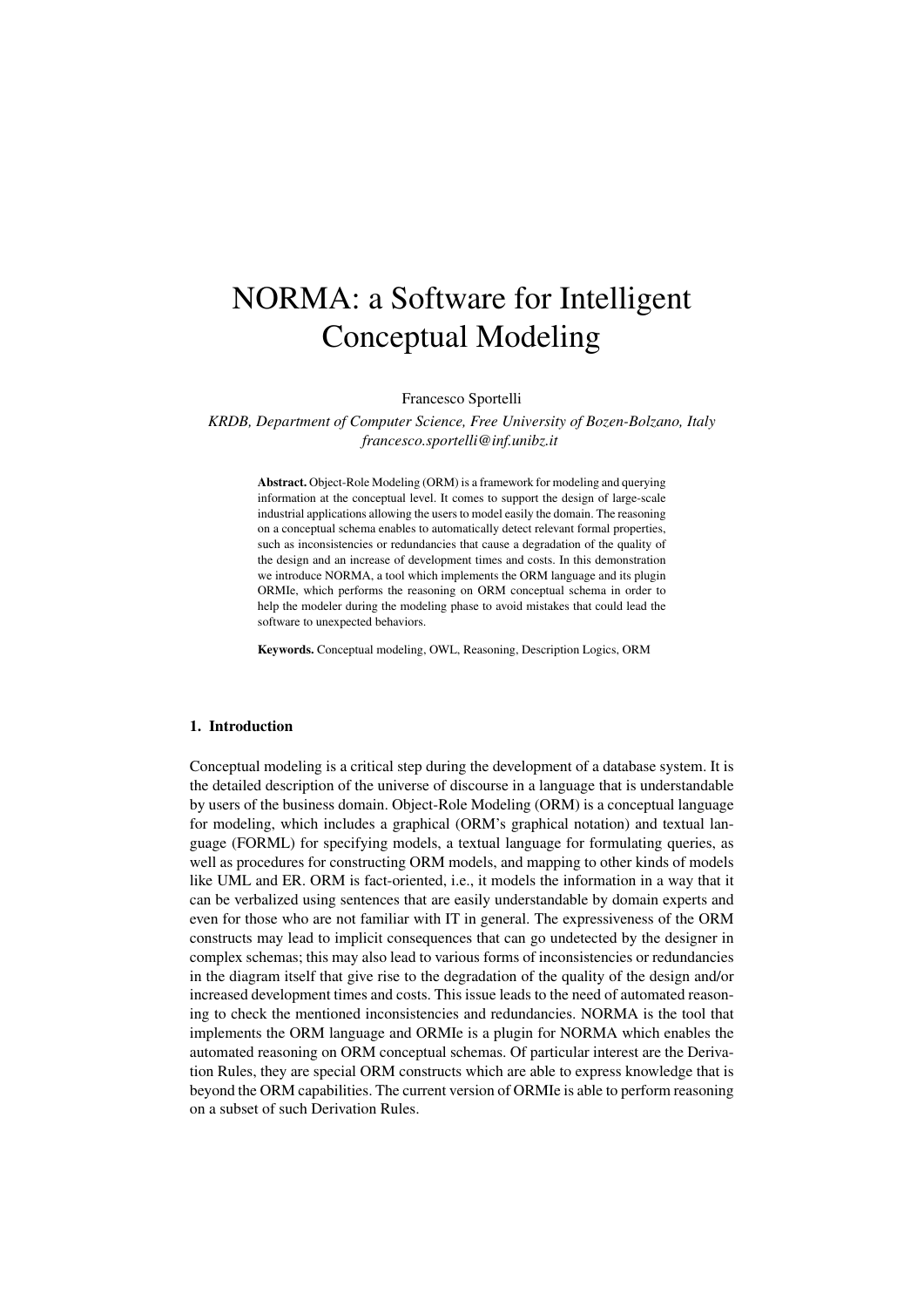# 2. ORM and NORMA

ORM stands for Object-Role Modeling. It is a language that allows users to model and query information at the conceptual level and the world is described in terms of *objects* (things) playing *roles* (parts in relationships) [\[1\]](#page-4-0), [\[2\]](#page-4-1). This language has been formalized in Terry Halpin's PhD Thesis [\[3\]](#page-4-2) in the context of conceptual modeling. During last years, the logicians' community has focused the attention on the formalization of ORM into a logical language, precisely Description Logics [\[4\]](#page-4-3), [\[5\]](#page-4-4), [\[6\]](#page-4-5), [\[7\]](#page-4-6). Recently, ORM has evolved in ORM2 which has been formalized in [\[8\]](#page-4-7). The formalization of ORM allows to perform automated reasoning in order to detect relevant formal properties and new inferred knowledge in a given ORM diagram.

Two software that implement the reasoning are ICOM [\[9\]](#page-4-8) and DogmaModeler [\[10\]](#page-4-9). ICOM is an advanced conceptual modeling tool that allows the user to design multiple ER or UML class diagrams with inter and intra-model constraints, expressed in a rich view language similar to OCL and relational algebra based on Description Logics. DogmaModeler is an ontology modeling tool that implements ORM supporting ontology modularization and composition and verbalization into pseudo natural languages.

NORMA is the tool that implements the ORM language, it has been developed by Terry Halpin and Matthew Curland, [\[11\]](#page-4-10), [\[12\]](#page-4-11). NORMA stands for *Natural Object-Role Modeling Architect*, it is a free software available from the Sourceforge repository and it is implemented in Microsoft Visual Studio Environment and it is written in C#. Unlike ICOM and DogmaModeler, NORMA is built into this environment so it inherits all the functionalities of the popular framework and it takes advantage of full API support that makes the software easily to maintain; moreover, it has a plugin-like structure which makes possible for developers to create their own plugins to extend NORMA. NORMA implements the ORM's graphical notation for all ORM constraints making easier for the final user to model a conceptual schema. From the reasoning perspective, unlike ICOM and DogmaModeler, NORMA is currently able to cover reasoning even on Derivation Rules (see below). An exhaustive demo of NORMA features can be found here: *https://vimeo.com/159092232* .

ORM main features are:

- *formalized*, it has a clear syntax and semantics;
- *graphical*, has an official software (NORMA) that makes possible to express the conceptual schema in an easy graphical way, like the examples shown in this paper;
- *fact-oriented*, all facts and rules are modeled in terms of controlled natural language (FORML), sentences easy to understand even for non-technical users;
- *attribute-free*, unlike ER and UML, it is more stable and adaptable to changing business requirements.

The following examples show how NORMA works and implements ORM. We show only the very basic ORM constructs to simplify the general understanding. In Figure [1a](#page-2-0) we have an ORM conceptual schema with some entities: *Person*, *Male*, *Female*, *Husband* and *Wife*. *Male* and *Female* are subentities of *Person* in disjoint and covering. *Husband* is subentity of *Male* and *Wife* is subentity of *Female*. *Name* is an entity value which means a collection of data types (string, int, etc.). The relations are depicted with the tiny rectangle boxes. The arity depends on the number of boxes (*roles*) and consequently of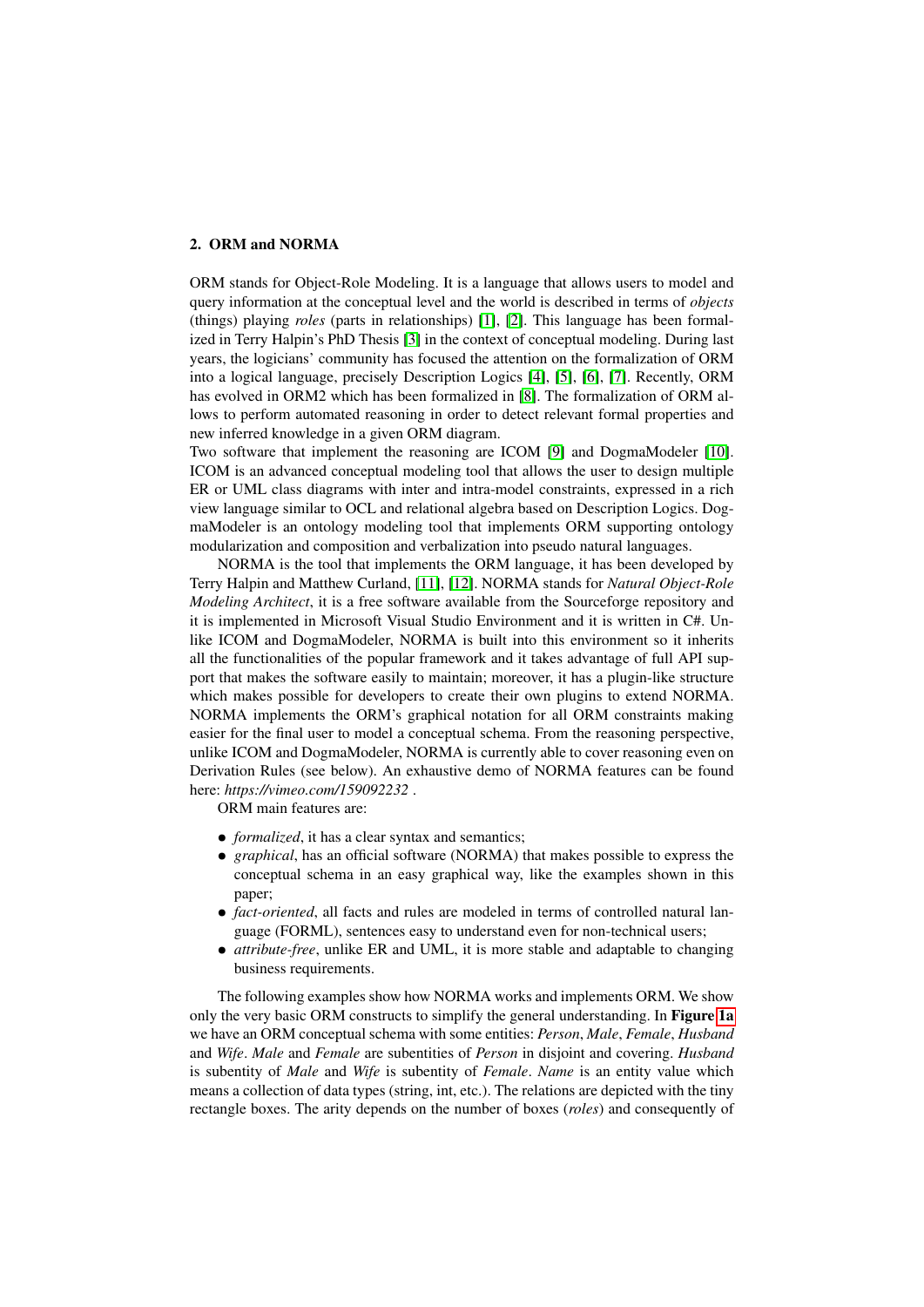<span id="page-2-0"></span>

<span id="page-2-1"></span>Figure 1. The ORM graphical language in NORMA

role players (*entities*). *Smokes* is a unary relation that is exactly like the boolean value in a SQL column true/false. *Has* and *marriage* instead are binary relations. The fact-oriented approach facilitates the understanding of the ORM conceptual schema in a way that even the non-technical users can easily understand the semantics of the schema, since it is expressed in controlled natural language; this approach helps also the modeler during the validation of the schema to detect errors. This feature is implemented in NORMA by ORM Verbalization Browser, as shown in Figure [1b](#page-2-1).

## 3. ORMIe Plugin

ORMIe stands for *ORM Inference Engine* and it is a NORMA plugin that performs reasoning on ORM schemas. Reasoning helps the modeler to detect relevant formal properties of the schema that may be undetected during the modeling phase which give rise to the software quality degradation and/or increased development times and costs. Especially with large software this is helpful to understand if and why the schema could have some inconsistencies, redundancies and unexpected behaviors. The reasoning services in ORM are due to off-the-shelves reasoners developed by the Description Logics community. As in [\[13\]](#page-4-12) for UML, we have a polynomial encoding of a subset of ORM language in the Description Logics  $\mathcal{ALCQI}$  and this encoding preserves enough semantics to keep reasoning on ORM sound and complete. Once ORMIe is activated, it starts its inference engine translating the ORM conceptual schema in OWL generating an ontology; after that, the ontology is processed by Fact++ [\[14\]](#page-4-13) reasoner in order to discover the implicit knowledge, like inconsistencies or redundancies.

In Figure [2a](#page-3-0) we can see an example on how this can help the modeler during the modeling phase. The ORM conceptual schema contains the entity Italian and its subentities: *LatinLover*, *Lazy* and *Mafioso*, that are in covering and disjoint. Then, we also have another subentity called *ItalianProf*, which is in disjointed with *Lazy* and *Mafioso*. Considering that the covering and the disjointness of the *Italian* set is made by *LatinLover*, *Lazy*, *Mafioso* and that *ItalianProf* cannot be *Lazy* and *Mafioso*, we can conclude that all the objects in *ItalianProf* must also be objects of *LatinLover*. The result of the reasoning is shown in Figure [2b](#page-3-1).

#### 4. Reasoning on Derivation Rules

ORM is enriched with Derivation Rules that are of particular interest for our demonstration, because they are able to express knowledge that is beyond ORM capabilities and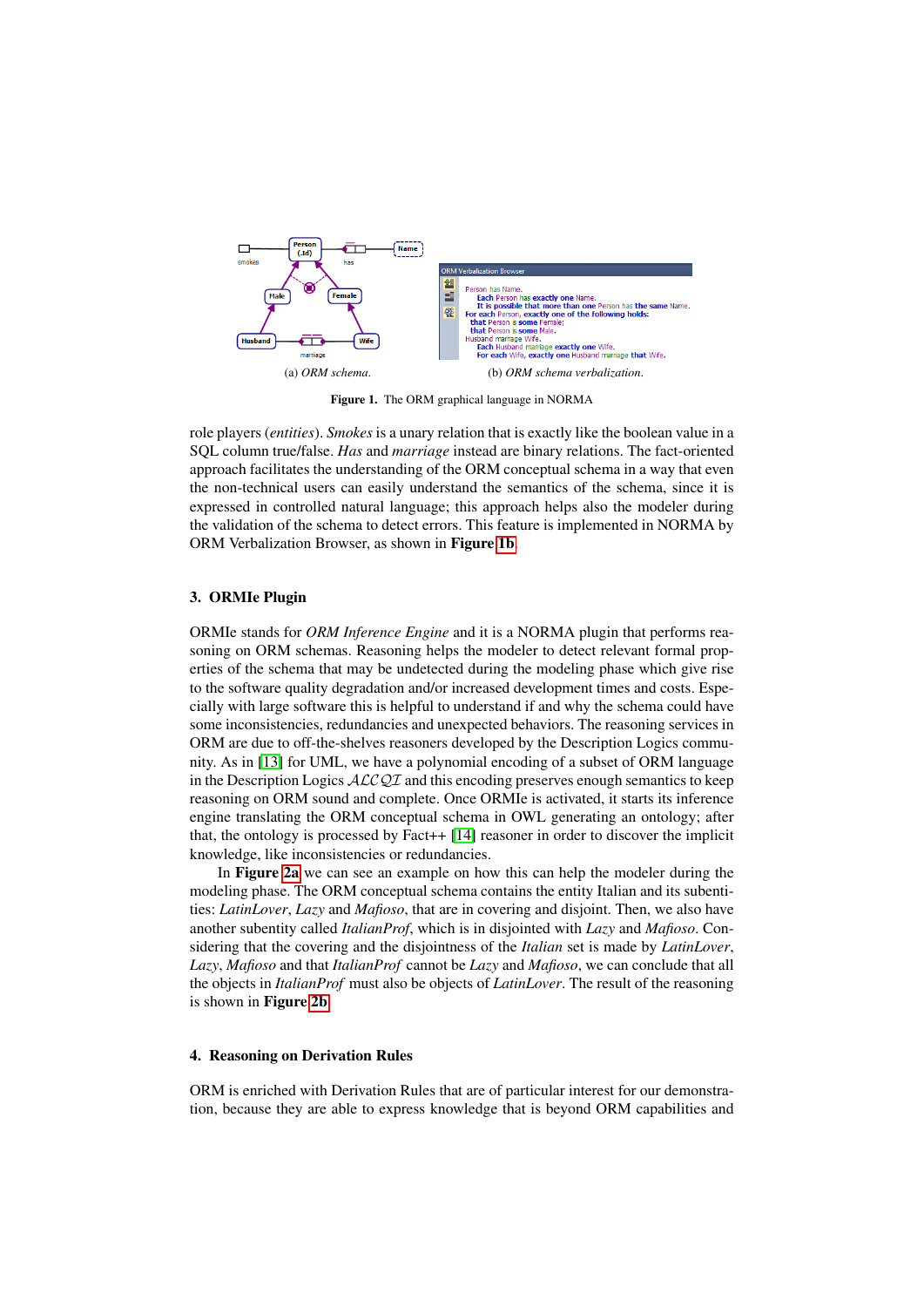<span id="page-3-0"></span>

(a) *ORM conceptual schema without reasoning*. (b) *ORM conceptual schema with reasoning*.

<span id="page-3-1"></span>Figure 2. Reasoning over ORM conceptual schema.

<span id="page-3-2"></span>

<span id="page-3-3"></span>Figure 3. Reasoning on Derivation Rules

to derive new information from other information, similar to triggers, stored procedures and views in SQL. In NORMA these rules are expressed in FORML, which is a controlled natural language. This means that Derivation Rules are well structured and they have a precise syntax. This syntax has been studied and enriched with an unambiguous semantics, so it was possible to catch the encoding in ALCQI and consequently in OWL.

In Figure [3a](#page-3-2) there is an example of an ORM conceptual schema with 3 Derivation Rules (depicted with an asterisk in the entities and a textbox):

- Bird is an Animal that flies and doesn't swim;
- Fish is an Animal that swims and doesn't fly;
- Shark is an Animal that swims, doesn't fly and is dangerous.

Since all the objects in *Bird* fly and never swim and vice versa for those that are in *Fish*, it is pretty clear that a bird cannot be a fish and vice versa, so this constraint leads to the disjointness between the corresponding entities. The entity *Shark* is a specialization of the entity *Fish*, because it has the same properties of *Fish*, but it is also *"dangerous"*. This leads to the inferred constraints in Figure [3b](#page-3-3).